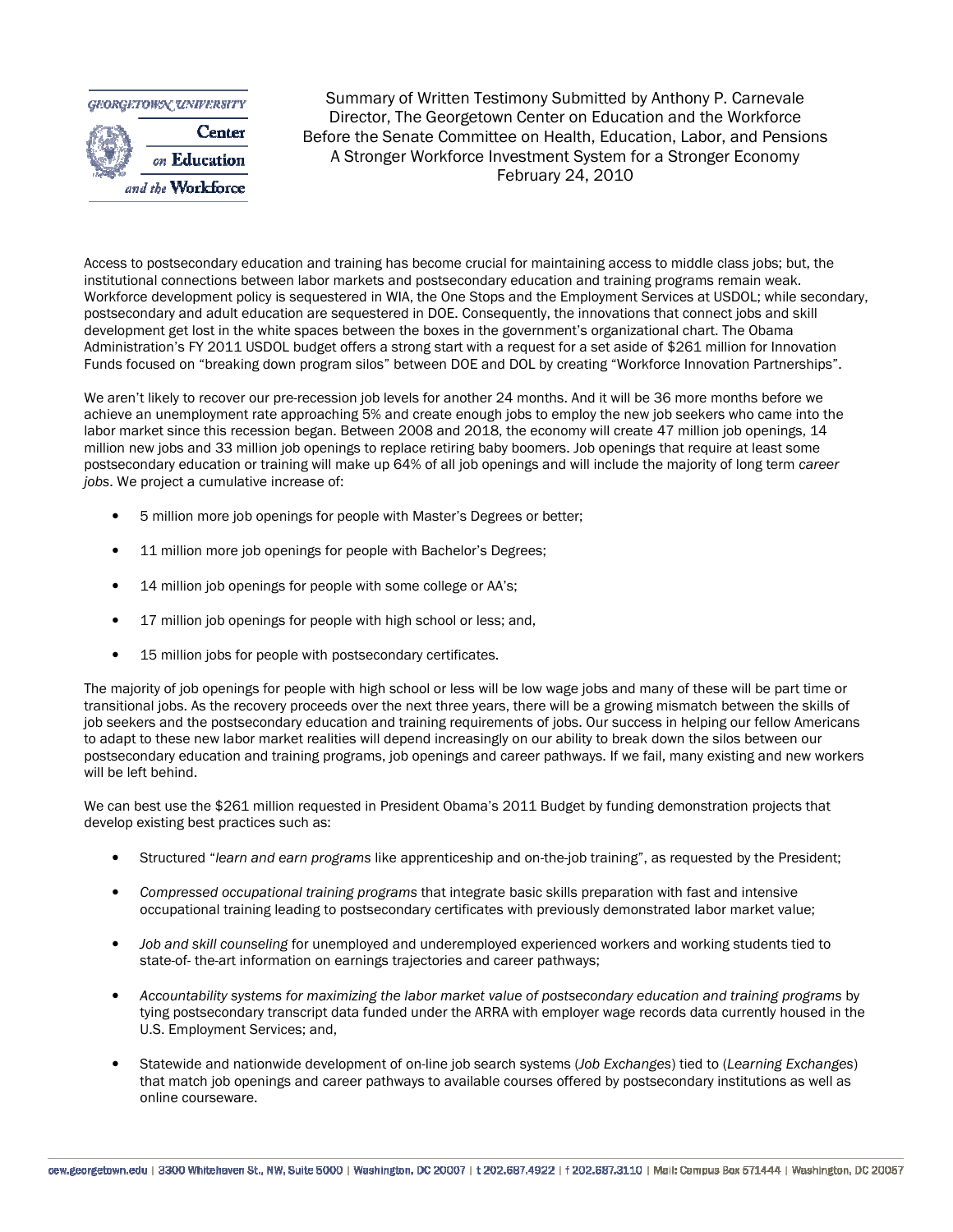

## Written Testimony By Anthony P. Carnevale, Director The Georgetown University Center on Education and the Workforce

Before the

U.S. Senate Committee on Health, Education, Labor and Pensions A Stronger Workforce Investment System for a Stronger Economy

Breaking Down the Silos Between the Employment Services, the One Stops and the Postsecondary Education and Training System

February 24, 2010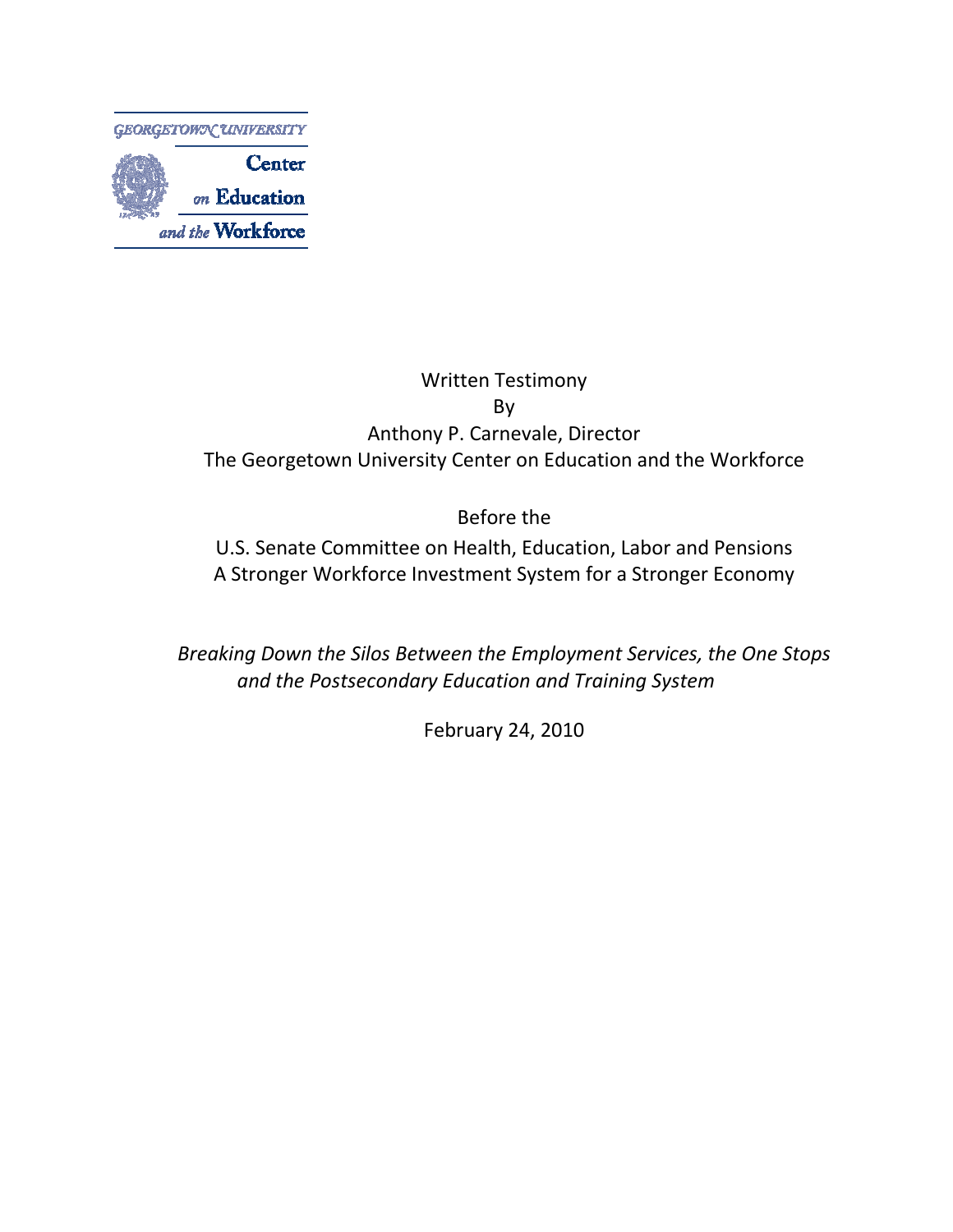The mismatch between job growth and skill is a growing problem in the American economy. Thus, our ability to align our huge investments in postsecondary education and training programs funded by DOE with job openings and labor market services funded by DOL has become crucial. This mismatch will only accelerate over the next three years as the economy recovers and moves back toward a 5% noninflationary rate of unemployment. The Obama Administration has given us a strong start in aligning DOL and DOE programs by asking for a set aside of \$261 million "breaking down program silos" between DOE and DOL by creating "Workforce Innovation Partnerships".

Our own projections at The Georgetown Center on Education and the Workforce (The Center) show a painfully slow but robust recovery. We aren't likely to recover our pre-recession job levels for another 24 months. And it will be 36 more months before we achieve an unemployment rate approaching 5% and create enough jobs to employ the new job seekers who came into the labor market since December of 2007 when this recession began.

We are back from the brink of economic collapse and I strongly suspect that National Bureau of Economic Research will eventually decide  $-$  retrospectively  $-$  that this recession ended sometime between November of last year and March of this year. 2010 should end with net positive job growth. The recession may be over in this technical sense but it is far from over in labor markets. Our own projections at The Center find that we won't recover the 8 million-plus jobs we've lost until 2012. It may take us until 2015 to get back to the jobs we lost and add enough new jobs to employ the newly minted entrants job seekers who have come into the workforce since the recession began.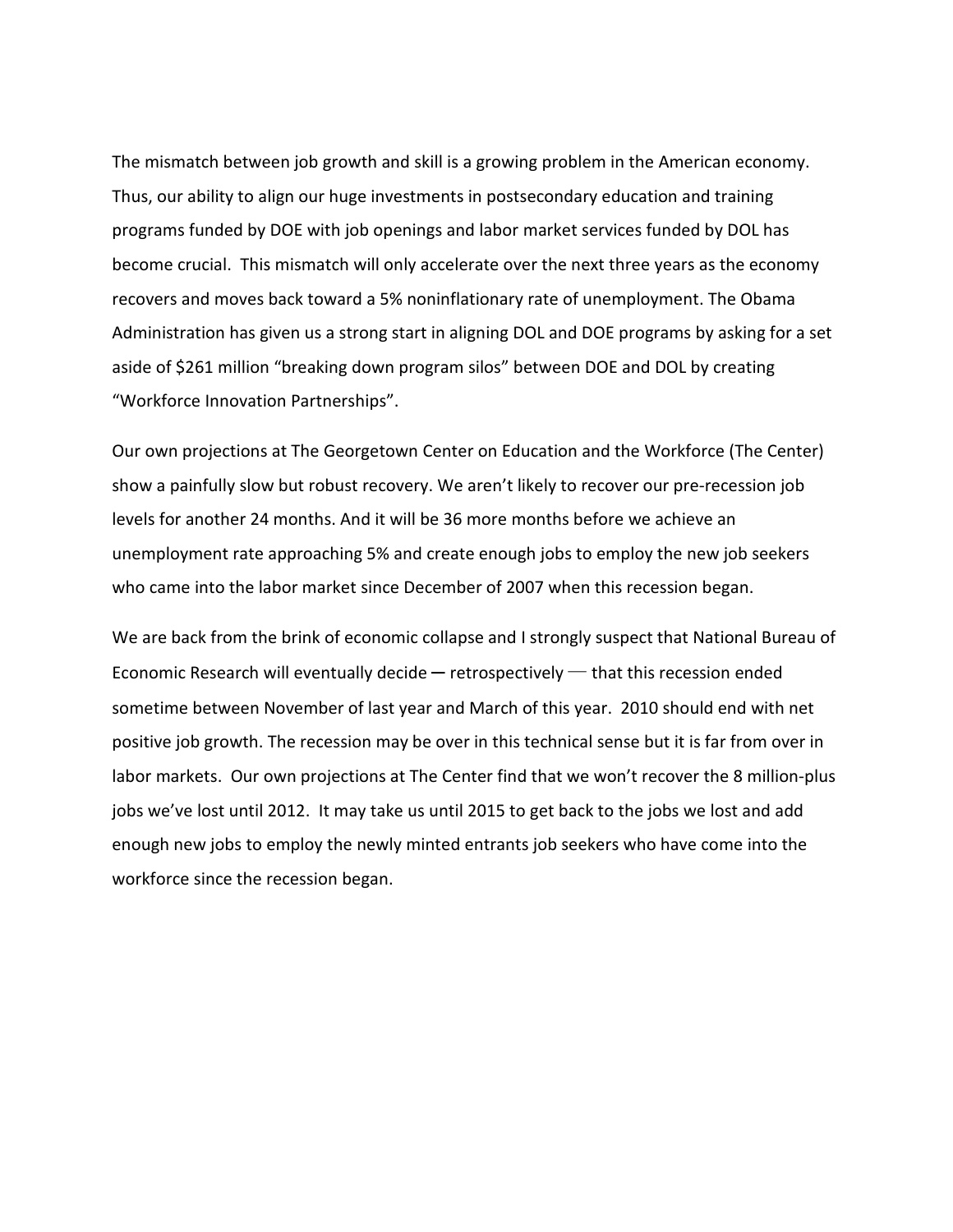

Jobs that require at least some postsecondary education will lead the recovery. The future of job growth in the United States is one in which more and more workers will require postsecondary education or training. Between 2008 and 2018, the economy will create 47 million job openings — consisting of 14 million net new jobs and 33 million replacement jobs, those necessary to replace workers who retire, become disabled or die (see Figure 2). Nearly two-thirds of these jobs — about 64 percent — will require workers who have at least some **college education or better.** Some 34 percent will require at least a Bachelor's degree, while 30 percent will require some college or a two-year Associate's degree . Only 36 percent of those 47 million jobs will require workers with only a high school diploma or less.

As the recovery proceeds slowly over the next three years there will be a growing mismatch between job openings and growing postsecondary education and training requirements. Our success in helping our fellow Americans in adapting to these new labor market realities will depend more and more on our ability to break down the silos between our postsecondary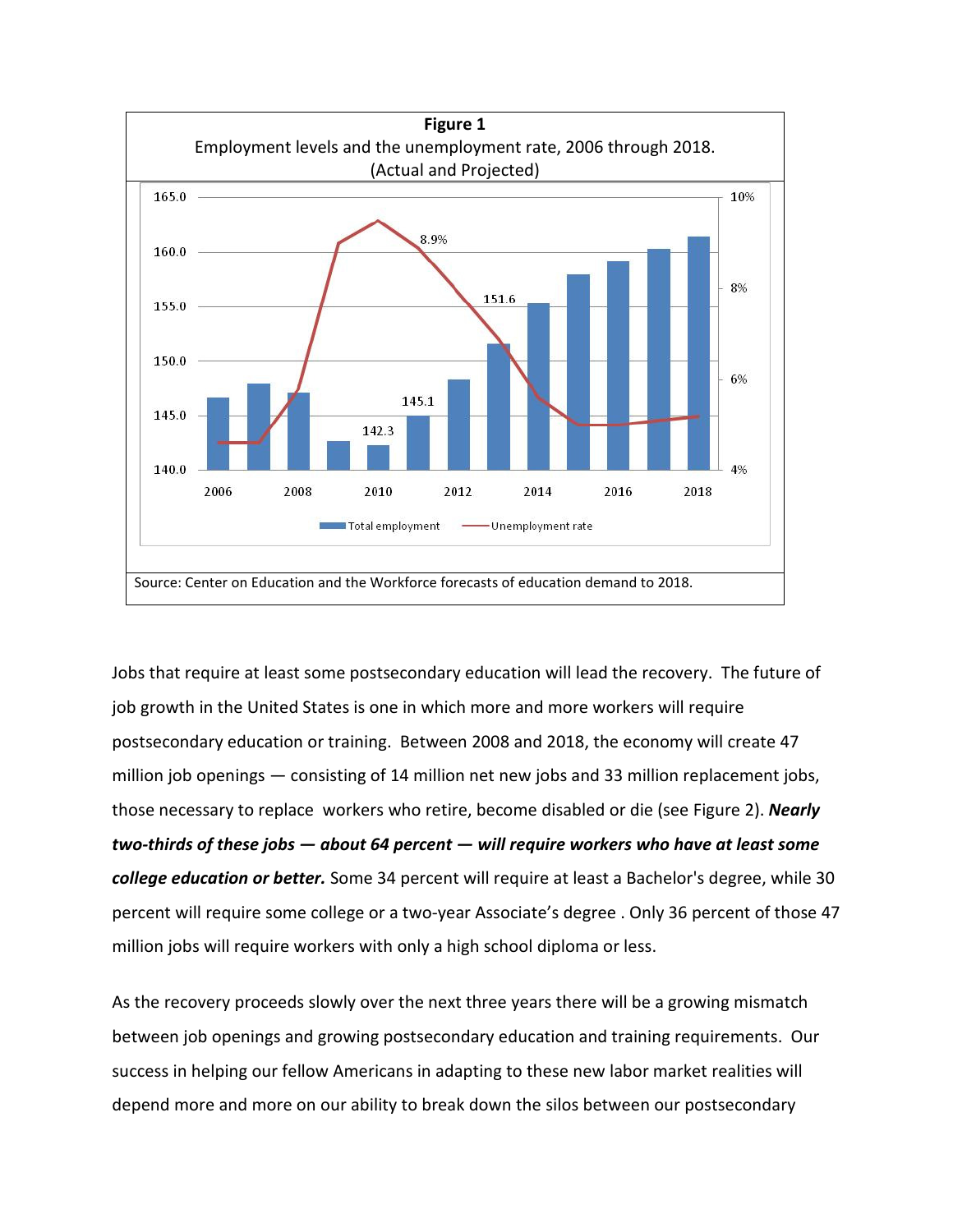education and training programs, job openings and career pathways.



If we fail, many existing and new workers will be left behind as the wage structure continues to take the shape of an hourglass with the postsecondary educated and trained workers concentrating at the top and the workers with high school or less falling towards the bottom.

Our projections show that between now and 2018 the economy will create 30 million jobs that will require at least some college or better but if current trends continue:

- We will fall short of meeting the demand by at least 3 million college educated Americans.
- A growing share of Americans will be left behind with no access to the middle class as industry and occupational growth as well as wage advantages shifts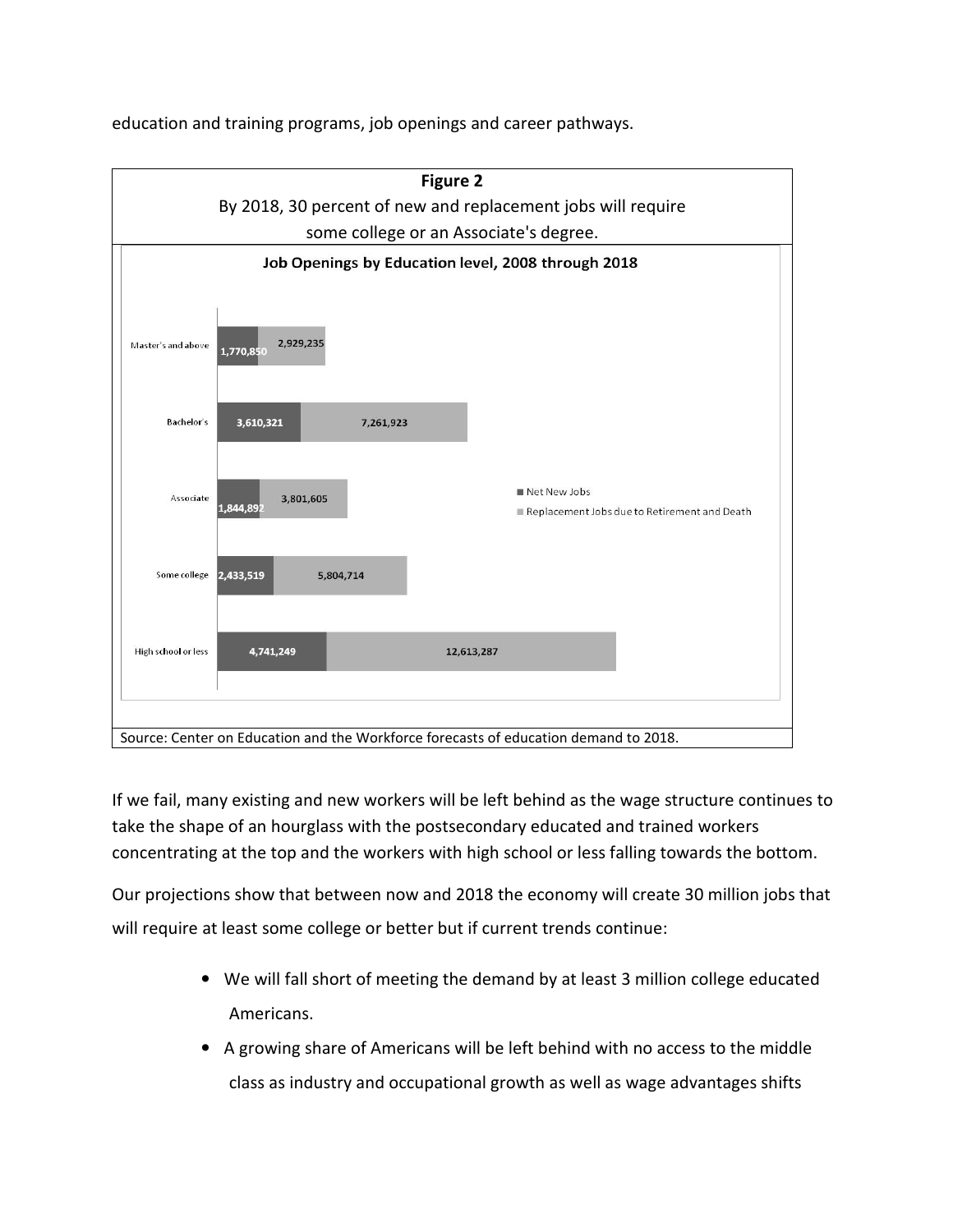away from jobs that require only high school or less and towards industries and occupations that require at least some postsecondary education or training.

• If the past is any guide this shortfall will raise the wages of postsecondary haves vs. postsecondary have-nots as the recovery picks up momentum.

Technology is automating repetitive tasks and activities in jobs. As a result, more and more jobs tasks and activities left to people at work are non-repetitive. Sometimes these tasks and activities require high school or less, like working at a fast food outlet or digging a ditch. Other times, in professional, managerial and technical jobs, these non-repetitive tasks require high levels of knowledge, skills and developed abilities.

The non-repetitive tasks in professional, managerial and technical jobs tend to require postsecondary levels of knowledge, skills and developed abilities. These educated workers have been in increasing demand since the mid eighties so their wages are much higher than people who perform non-repetitive tasks in low wage jobs. As a result, the wages of postsecondary educated workers have been rising relative to workers with high school or less (the rise faltering briefly in 2001-2002 and of course during the recessions) ever since the mideighties.

The industries with the highest concentrations of postsecondary educated workers are growing the fastest leaving workers with high school or less stranded in sometimes large, but slow growing low-wage industries. For many workers these low wage jobs should be transitional but are not because of education barriers to mobility.

The top tier of employers with postsecondary concentrations includes a cluster of fast-growing services industries. These each have workforces dominated  $-75$  percent to 90 percent  $-$  by workers with at least some postsecondary education or training. These include:

• Information Services;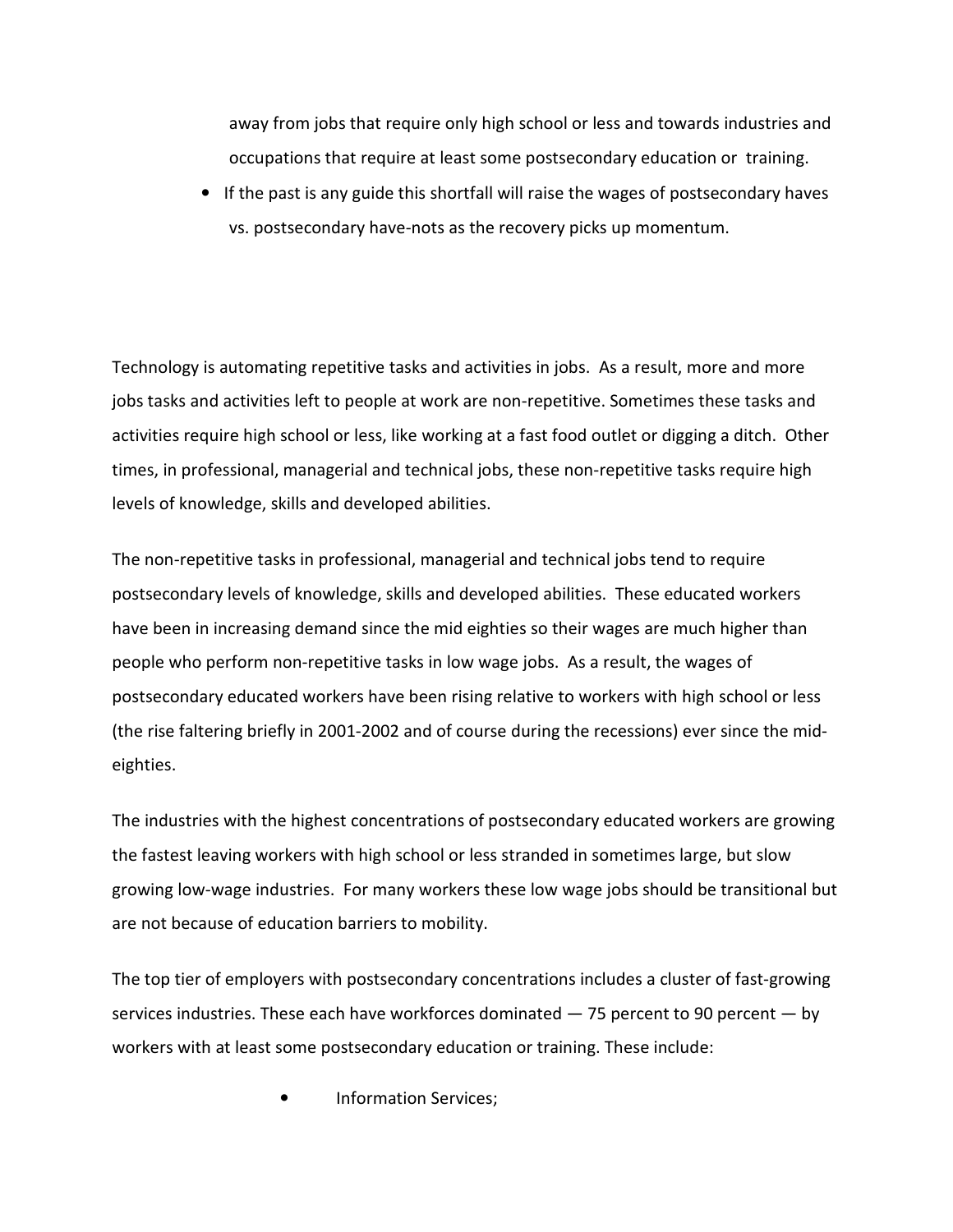- Professional and Business Services;
- Financial Services;
- Private Education and Training Services;
- Healthcare Services;
- and Government and Public Education Services.

The middle tier of postsecondary concentration includes Construction and a set of old line services industries where the share of workers with higher education hovers around 50 percent. These include:

- Construction;
- Transportation and Utilities Services;
- Wholesale and Retail Trade Services;
- Leisure and Hospitality Services;
- and Personal Services.

The bottom tier includes mostly goods production in Manufacturing and Natural Resources, where the share of postsecondary workers ranges between 30 percent and 40 percent of industry workforces.

Demand for postsecondary education is tied more closely to occupations than industries. With the exception of healthcare support occupations, occupations with the fastest growth have the highest share of postsecondary education.

Occupational clusters with the most intensive concentrations of postsecondary workers include:

- Science, Technology, Engineering, Mathematics and Social Science (STEM), 93 percent;
- Education and Training Occupations, 93 percent;
- Healthcare Practitioners and Technicians, 92 percent;
- Community Services, 89 percent;
- And Managerial and Professional Office occupations, 83 percent.

Those five clusters represent more than 20 percent of total occupational employment and 45 percent of all jobs for postsecondary workers.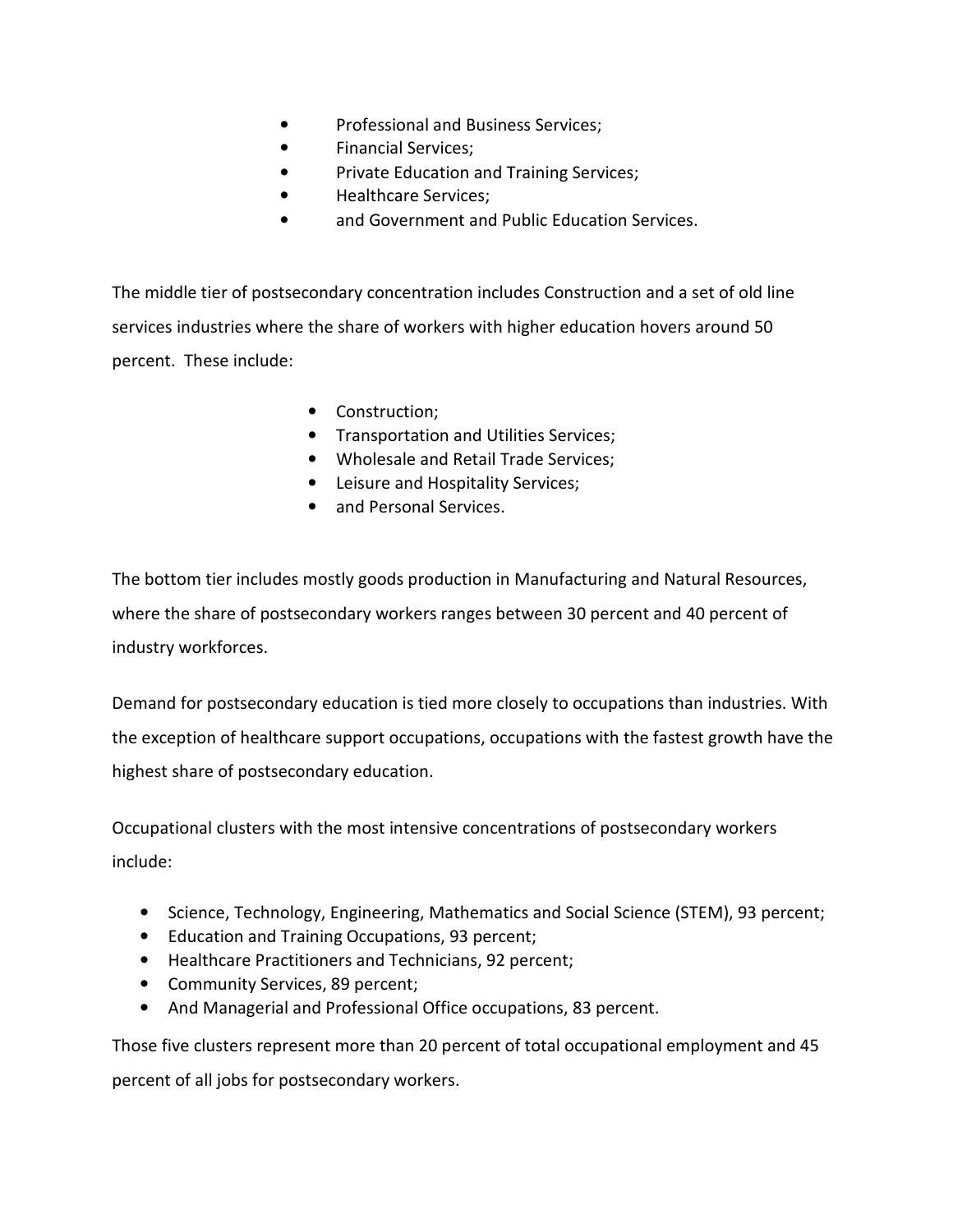A second tier of postsecondary intensity includes two occupational clusters where more than half of the incumbent workers have at least some college education or better. These are:

- Sales and Office Support, 60 percent;
- And Healthcare Support occupations, 52 percent.

A third tier of occupations consists of two clusters where less than half of the workers have at least some college education or better, including:

- Food and Personal Services, 41 percent;
- And Blue Collar occupations, 34 percent.

l

WIA and the Employment Services still provide irreplaceable income support and labor market services that connect education and training to real jobs, but the core human capital development function in workforce development has shifted to DOE<sup>1</sup> (1) making access to postsecondary education and training a crucial programmatic element in employment policy and (2) making employability a crucial performance standard for secondary and postsecondary education.

My own view is that the Committee should focus on breaking down the silos between the U. S. Employment Services, the One Stops and the nations' education, training and retraining providers, especially in secondary and postsecondary education and training. Breaking down the silos between our Department of Labor (DOL) and Department of Education (DOE)

<sup>&</sup>lt;sup>1</sup> This shift has been reflected in appropriations in the case in the United States since the 1980-1981 recession. In the 1980-81 recession the intuitive programmatic response to the jobs problem heavily favored employment and short term training policy over education policy. The programmatic centerpiece that grew out of the Carter stimulus in response to the 1980-81 recession was the Comprehensive Employment and Training Act (CETA). The core programmatic mission in response to the jobs problem was led by the Employment and Training Administration (ETA) in the US. Department of Labor. "Employment and training policy" peaked in the Carter years.

CETA and its progeny The Job Training Partnership Act (JTPA) and the current Workforce Investment Act (WIA) have waned ever since 1979. If WIA, the current version of CETA, were to be funded at the same levels in the last Carter budget, it would be funded at almost \$25 billion. WIA the current version of CETA is funded somewhere between \$3 and \$4 billion.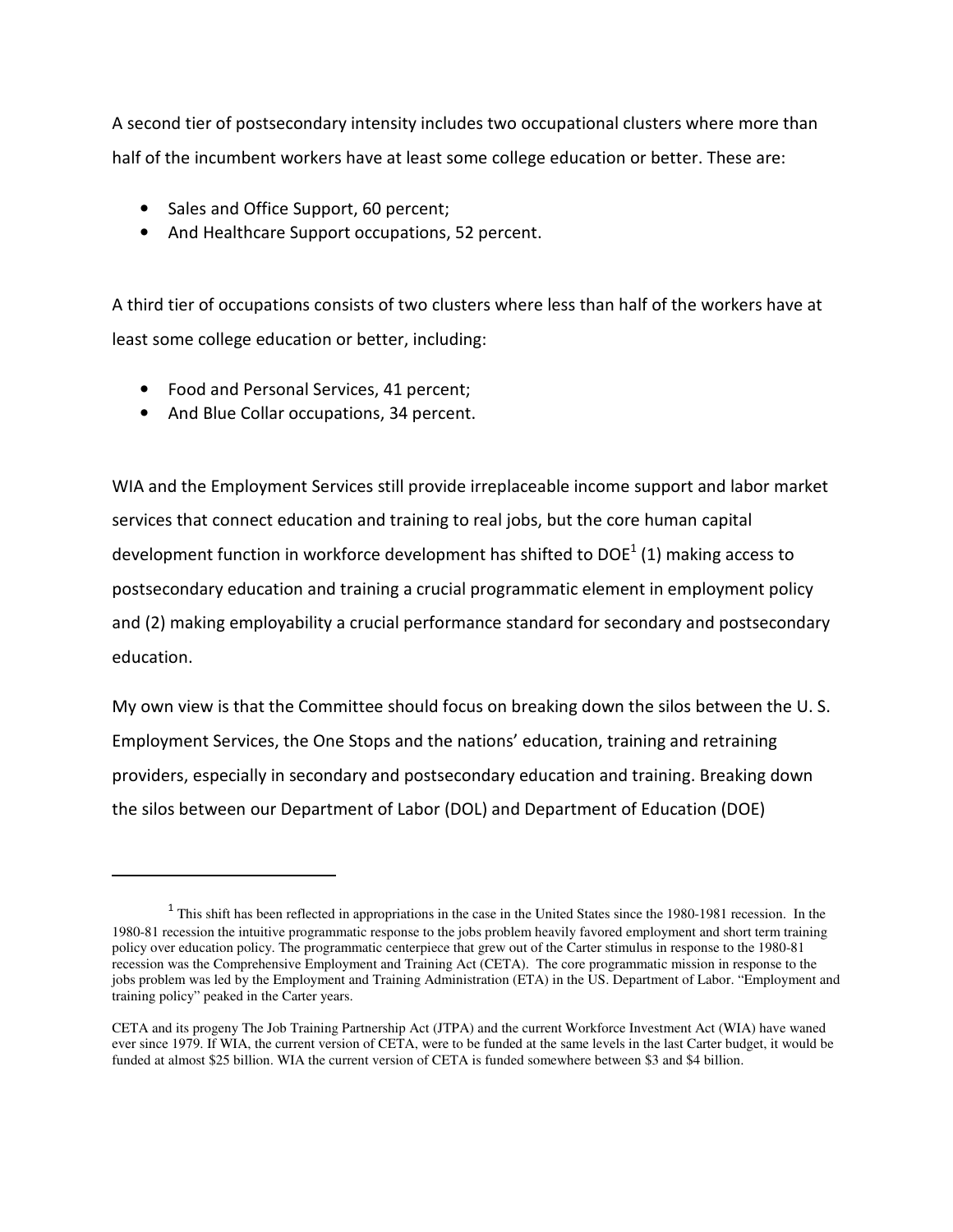programs is crucial to both successful workforce development and successful secondary and postsecondary education policies.

Both the Labor and Education Departments have a role in building a modern workforce development system. The Employment and Training Administration (ETA) of the U. S. Department of Labor provides critical employment services and a real world connection to real jobs in real labor markets. Postsecondary education, especially community colleges, have become the crucial education and training provider for workforce development and retraining. Making the connection between the WIA on one side of the mall and postsecondary education on the other is the crucial element in the development of an effective workforce development and retraining system.

The Obama administration has given us a place to start. In its DOL budget request for FY2011 the administration is asking for a set aside of \$261 million to create Workforce Innovation Partnership between DOE and DOL for "breaking down program silos" including a five percent set -aside for "learn and earn programs".

President Obama's new budget proposal is the first on record that explicitly recognizes the need to integrate WIA and USDOE programs. It's Department of Labor Budget request proposes

" (A) Workforce Innovation Partnership with the Department of Education and establishes two innovation funds that will support and test promising approaches to job training as well as encourage States and localities to work across programmatic silos to improve services"

We can best use the \$261 million requested in President Obama's 2011 Budget for "breaking down program silos" between DOL and DOE for funding demonstration projects that develop existing best practices such as:

- Highly structured "learn and earn programs" like apprenticeship and on-the-job training", as requested by the President;
- Compressed occupational training programs that integrate basic skills preparation with fast and intensive occupational training leading to postsecondary certificates with previously demonstrated labor market value;